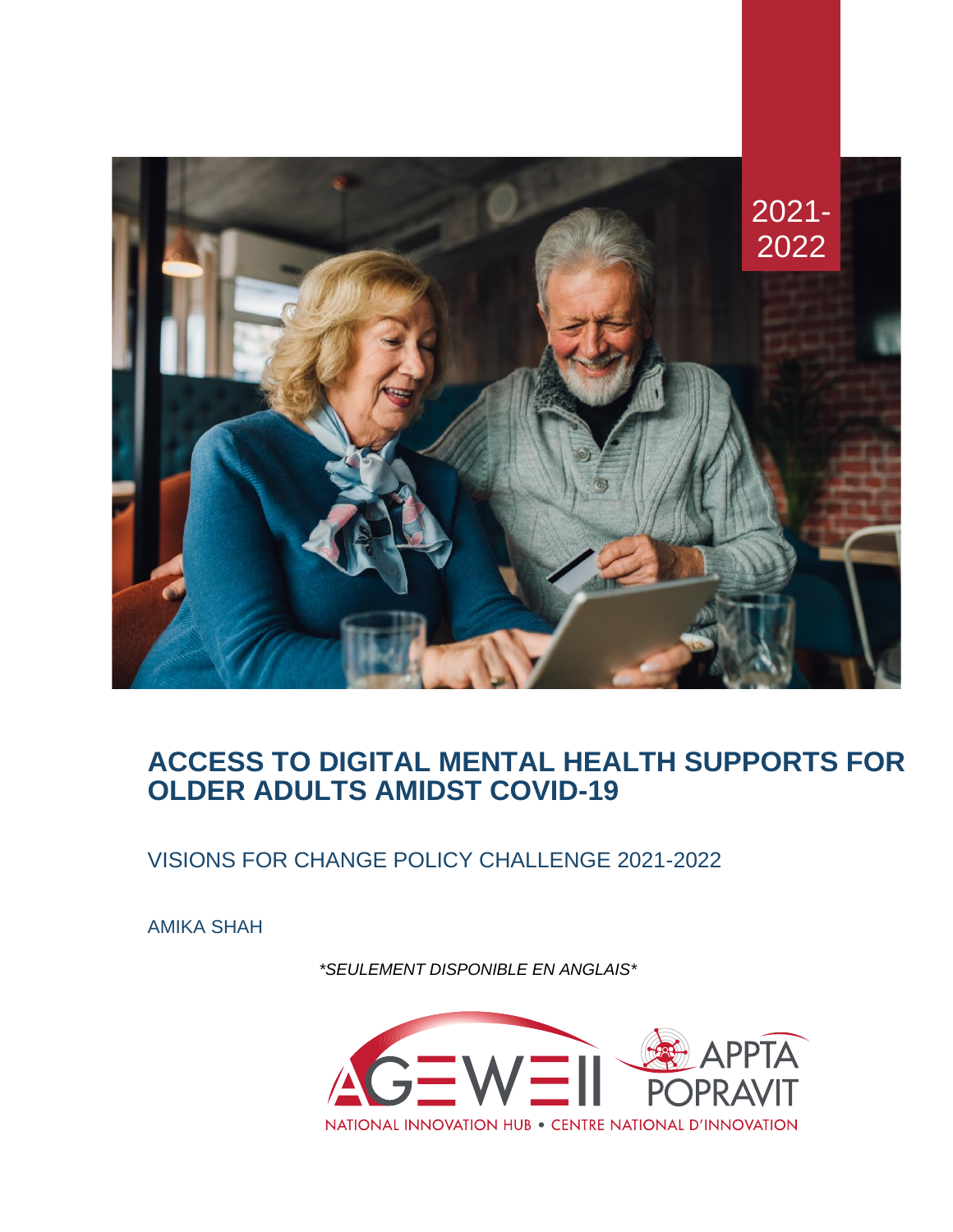

# EXECUTIVE SUMMARY

Digital mental health technologies are a common strategy used to rapidly increase access to mental health and addiction supports during the COVID-19 pandemic. On May 3, 2020, the Canadian federal government announced the release of Wellness Together Canada<sup>[1](https://paperpile.com/c/XWyKiP/OH4zK)</sup>, a national digital mental health platform for Canadians. The announcement noted a commitment to provide help to vulnerable communities, but it is currently unknown whether the platform and other similar digital mental health innovations used during the COVID-19 pandemic are benefitting older adults equally or widening the inequity of mental health services.[2](https://paperpile.com/c/XWyKiP/KsLzM) To address this gap, this policy report sought to identify the barriers and facilitators of access to digital mental health supports for older adults, as well as recommendations to address these barriers. A case study approach was used, with the case defined as the Wellness Together Canada platform. A review of the academic literature and online consultations with policymakers were conducted to identify barriers and facilitators of receiving digital mental health care for older adult Canadians during COVID-19. Published research and stakeholder consultations highlighted that a lack of awareness of digital mental health programs among older adults, low digital literacy, limited technical assistance, and insufficient social connection within existing platforms were key barriers to older adults accessing digital mental health programs during COVID-19. In contrast, partnerships with older adult serving organizations, personalized technical training and assistance, and inclusion of social support facilitated access. Based on the barriers and facilitators identified, this report recommends that digital mental health programs like Wellness Together Canada (1) forge partnerships with older adult serving organizations, (2) integrate personalized technical training and assistance, and (3) include social support components. Targeted efforts to improve the approachability, acceptability, and appropriateness of digital mental health programs will help improve access and ensure an age-inclusive response and recovery to the COVID-19 pandemic.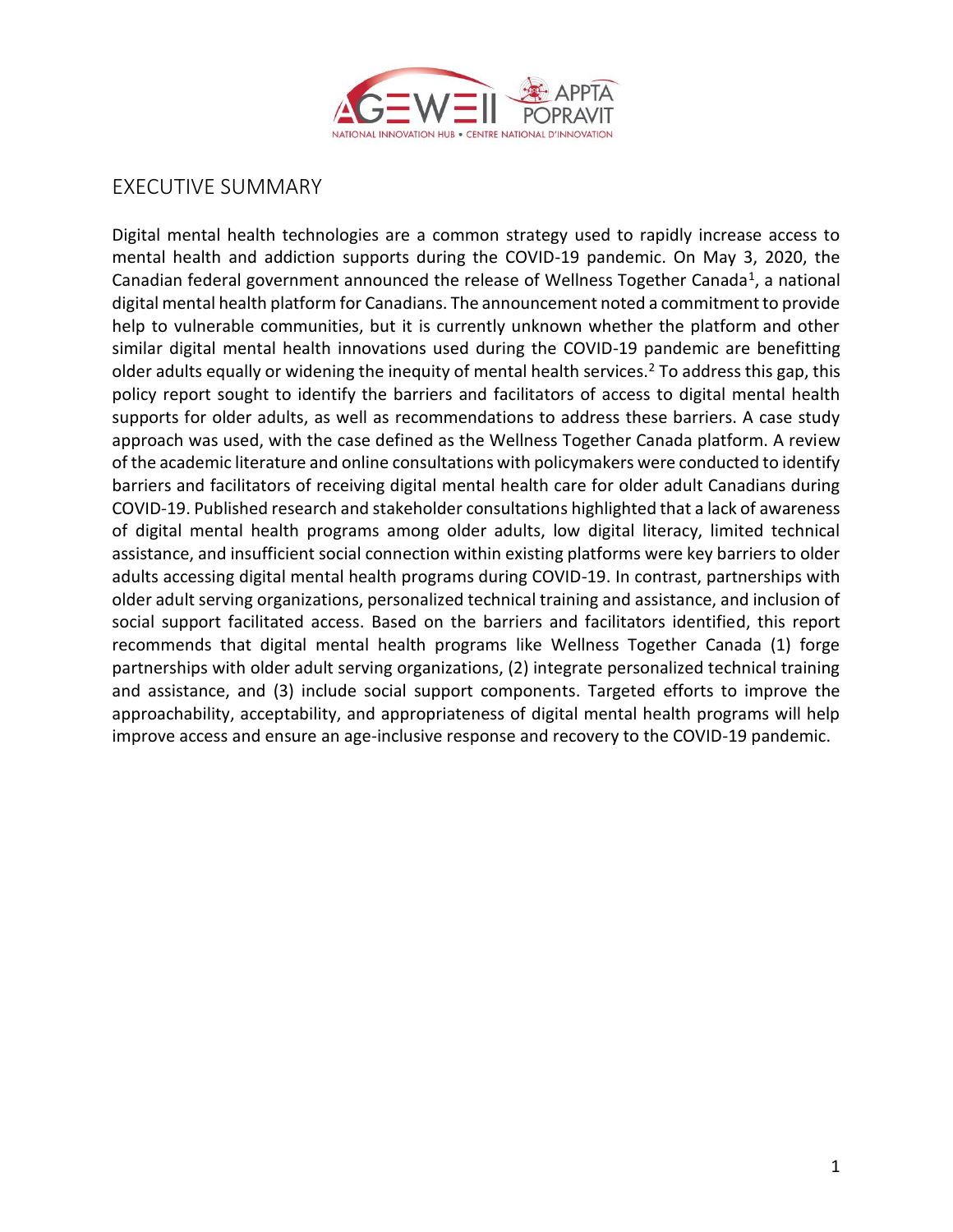

# POLICY QUESTION

The purpose of this policy report is to identify the barriers and facilitators of access to digital mental health programs for older adults, as well as recommendations to address these barriers for the federal government.

Research Question: *How have older adults been considered in the shift to digital mental health as a result of the COVID-19 pandemic, and what changes are needed to improve access to care for this population?*

## **Relevant Terminology**

*Older adults* Defined as individuals aged 65 years and older[.](https://paperpile.com/c/XWyKiP/F9mqA) $3$ 

## *Digital mental health*

Digital mental health refers to "...mental health services and information delivered or enhanced through the Internet and related technologies".  $4(p.3)$  $4(p.3)$  This umbrella term encompasses a variety of technologies including social media and peer support platforms; computerized treatments, resources, and mobile apps; telehealth/telemedicine; wearable technology; virtual reality; robots; gaming; and artificial intelligence.<sup>[5](https://paperpile.com/c/XWyKiP/ZW0PO)</sup>

#### *Access to care*

Access to care is defined as "the opportunity to identify healthcare needs, to seek healthcare services, to reach, to obtain or use health care services, and to actually have a need for services fulfilled".[6\(](https://paperpile.com/c/XWyKiP/Id4j5)p.1) Access to healthcare services is thus an interaction between characteristics of both the intended population (ability to perceive; ability to seek; ability to reach; ability to pay; ability to engage) and the health system (approachability; acceptability; availability and accommodation; affordability; appropriateness).<sup>[6](https://paperpile.com/c/XWyKiP/Id4j5)</sup>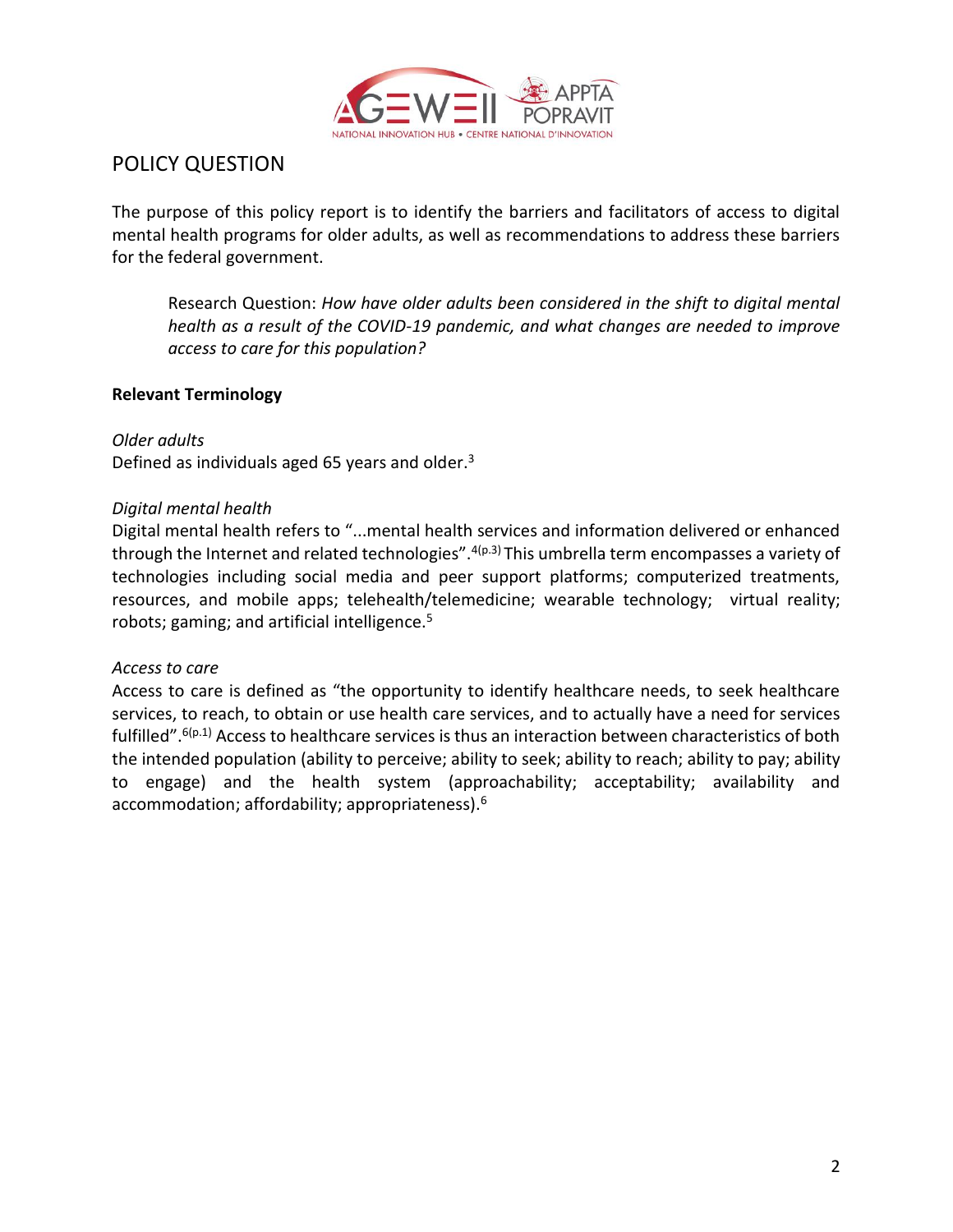

# BACKGROUND

#### **Mental Health of Older Adults Amidst COVID-19**

While emerging research suggests that older adults are less likely to experience mental health effects from the pandemic compared to younger individuals<sup>[7](https://paperpile.com/c/XWyKiP/XQZVo)</sup>, this is not to say that this population has not been adversely affected. According to Statistics Canada<sup>[8](https://paperpile.com/c/XWyKiP/xhj8U)</sup>, there is a steady increase in the percentage of older adults reporting that their mental health status was "somewhat" or "much" worse than before the pandemic (24% in September 2020 to 33% in March/April 2021). In addition to facing a heightened risk of contracting COVID-1[9](https://paperpile.com/c/XWyKiP/T0ND2)<sup>9</sup>, widespread measures to contain the virus, such as "stay at home" orders, physical distancing, and self-isolation are of particular concern<sup>[10](https://paperpile.com/c/XWyKiP/311Ck)</sup> as older adults were disproportionately affected by social isolation and loneliness pre-COVID-19. $^{11}$  $^{11}$  $^{11}$  These pandemic measures have been found to have adverse psychosocial effects such as increased rates of depression and anxiety<sup>[12](https://paperpile.com/c/XWyKiP/IYfxd)</sup>, especially for older adults with pre-existing health conditions and residing in congregate settings.<sup>[13](https://paperpile.com/c/XWyKiP/oX1hO)</sup>

#### **Digital Mental Health & Older Adults**

Digital mental health technologies are a common strategy used to rapidly increase access to mental health and addiction supports during the COVID-19 pandemic.<sup>[14](https://paperpile.com/c/XWyKiP/SGy9K)</sup> Although a national poll suggests that older adults in Canada have been increasingly using technology during the pandemic, including for health purposes<sup>[15](https://paperpile.com/c/XWyKiP/4mZko)</sup>, scholars have cautioned that the lack of consideration of the unique digital needs of older adults may also inadvertently widen inequities.<sup>[2](https://paperpile.com/c/XWyKiP/KsLzM)</sup> This has been described as a "digital Catch 22": older adults who may benefit most from digital health are also the least likely to be able to access these supports.<sup>[13](https://paperpile.com/c/XWyKiP/oX1hO)</sup> This tension has not only existed during the pandemic. Indeed, research preceding the pandemic has documented numerous factors acting at multiple levels that affect older adults' access to health supports through digital means. Older adults may have lower intrinsic motivation<sup>[16](https://paperpile.com/c/XWyKiP/GmcBI)</sup> to use digital services, and/or face barriers presented by cognitive and physical impairments<sup>[17,18](https://paperpile.com/c/XWyKiP/u6Oa1+2d0k1)</sup>, including the mental health difficulties for which they seek help<sup>[16](https://paperpile.com/c/XWyKiP/GmcBI)</sup>. Characteristics of digital mental health technologies themselves can further impact access, namely their usability (ease of use) $19$  and methods used to develop the platform (e.g., co-design)<sup>[13,20,21](https://paperpile.com/c/XWyKiP/oX1hO+p1Dz8+cHvsJ)</sup>. Additionally, the context in which these services are delivered also proves to be important through the availability of training<sup>[16](https://paperpile.com/c/XWyKiP/GmcBI)</sup> and support from family and caregivers<sup>[22](https://paperpile.com/c/XWyKiP/xHx3c)</sup>. With the need to reduce in-person contacts during the COVID-19 pandemic, ensuring access to digital mental health technologies for older adults is critical for an ageinclusive pandemic response and recovery.  $23,24$ 

On May 3, 2020, the Canadian federal government announced an investment in digital mental health tools including [Wellness Together Canada](about:blank)<sup>[25](https://paperpile.com/c/XWyKiP/hfkIq)</sup>, a national digital mental health platform for Canadians, and later, a companion app called  $PocketWell<sup>26</sup>$  $PocketWell<sup>26</sup>$  $PocketWell<sup>26</sup>$ . The initial announcement<sup>[25](https://paperpile.com/c/XWyKiP/hfkIq)</sup> noted a commitment to providing help to vulnerable communities, but whether older adults, who experience distinctive usability and digital literacy needs, are equally benefiting from the platform or other digital mental health programs remains unknown.<sup>[13,24](https://paperpile.com/c/XWyKiP/qPMuf+oX1hO)</sup> Early reported figures from the Wellness Together Canada platform suggest that those in the 60 - 69, and 70+ age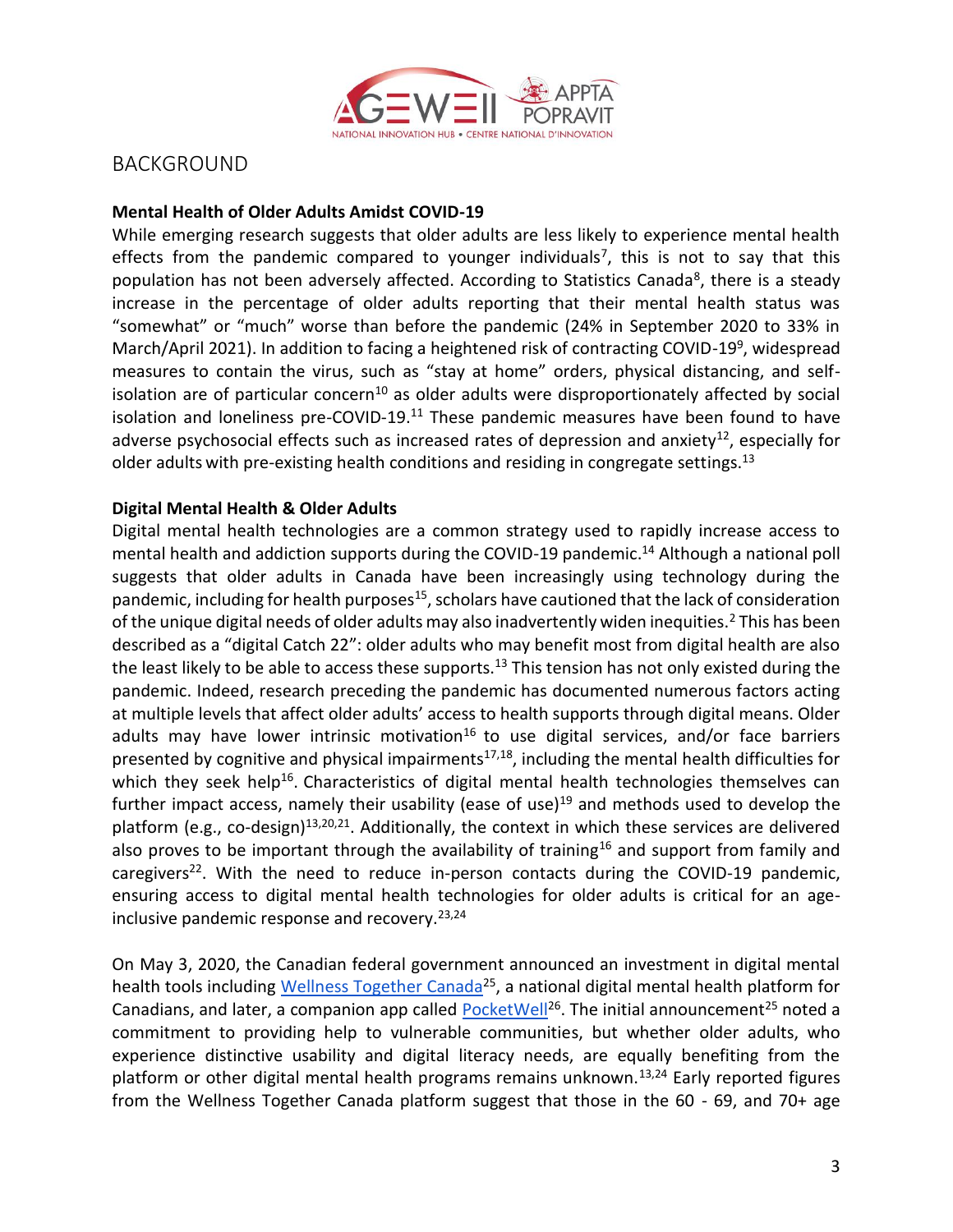

ranges were the lowest represented demographics among registrants of the website in the first two months of operations, composing of only 4.54% and 1.25% registrants respectively.<sup>[27](https://paperpile.com/c/XWyKiP/bCS8)</sup> Furthermore, Wellness Together Canada does not currently offer targeted support tailored to the unique needs of the older adult age group, instead opting to group older adults into the broader adult population.[28](https://paperpile.com/c/XWyKiP/01jge) Such an approach may neglect the unique access, digital literacy, and usability needs of this population, and requires further exploration.

# RESEARCH APPROACH

A review of the academic literature was conducted to identify barriers and facilitators of receiving digital mental health care for older adult Canadians during COVID-19. Searches were conducted in MEDLINE, CINAHL, PsychINFO, EMBASE, and Scopus for studies relevant to the research question. A particular focus was taken on studies conducted from March 2020 onwards with an explicit discussion of delivering a digital mental health program within the context of the COVID-19 pandemic. Online consultations with relevant government stakeholders were also conducted to understand the key gaps and priorities with respect to mental health care for older adults during COVID-19 and perceptions of Wellness Together Canada.

# KEY FINDINGS

This review of the literature published during COVID-19 yielded several barriers and facilitators that affected older adults' access to digital mental health services, in line with pre-pandemic research. In this section, key factors frequently discussed within the COVID-19 context and applicable to Wellness Together Canada are outlined.

# **Barriers**

# *Lack of Awareness of Digital Mental Health Programs*

Studies reported that a lack of awareness and knowledge of digital mental health programs is a central barrier to access for older adults.<sup>[29](https://paperpile.com/c/XWyKiP/U3q7O)</sup> Even when older adult participants were provided with an email notification about the existence of the service, a lack of awareness was the most significant barrier to access as reported by the participants.<sup>[29](https://paperpile.com/c/XWyKiP/U3q7O+6tjb8+qHMkk)–31</sup> Staff of digital mental health programs also noted encountering challenges in recruiting older adults and identifying those who may benefit most from mental health support as older adults were hesitant to self-identify as lonely or requiring support.<sup>[30,32](https://paperpile.com/c/XWyKiP/6tjb8+EUQNv)</sup> Thus, targeted marketing and outreach efforts are needed to promote awareness of existing digital mental health programs among older adults and connect those who may benefit most from these programs.<sup>[29,30](https://paperpile.com/c/XWyKiP/U3q7O+6tjb8)</sup>

# *Low Digital Literacy & Limited Technological Assistance*

Low digital literacy<sup>[30](https://paperpile.com/c/XWyKiP/6tjb8)</sup>, an inability to use technology<sup>[33](https://paperpile.com/c/XWyKiP/rNKO)</sup> and perceptions that engaging with technology will involve extra work or be too difficult, served as barriers to access to digital mental health programs, especially if the same services were previously accessed in person.<sup>[30](https://paperpile.com/c/XWyKiP/6tjb8)</sup> Those who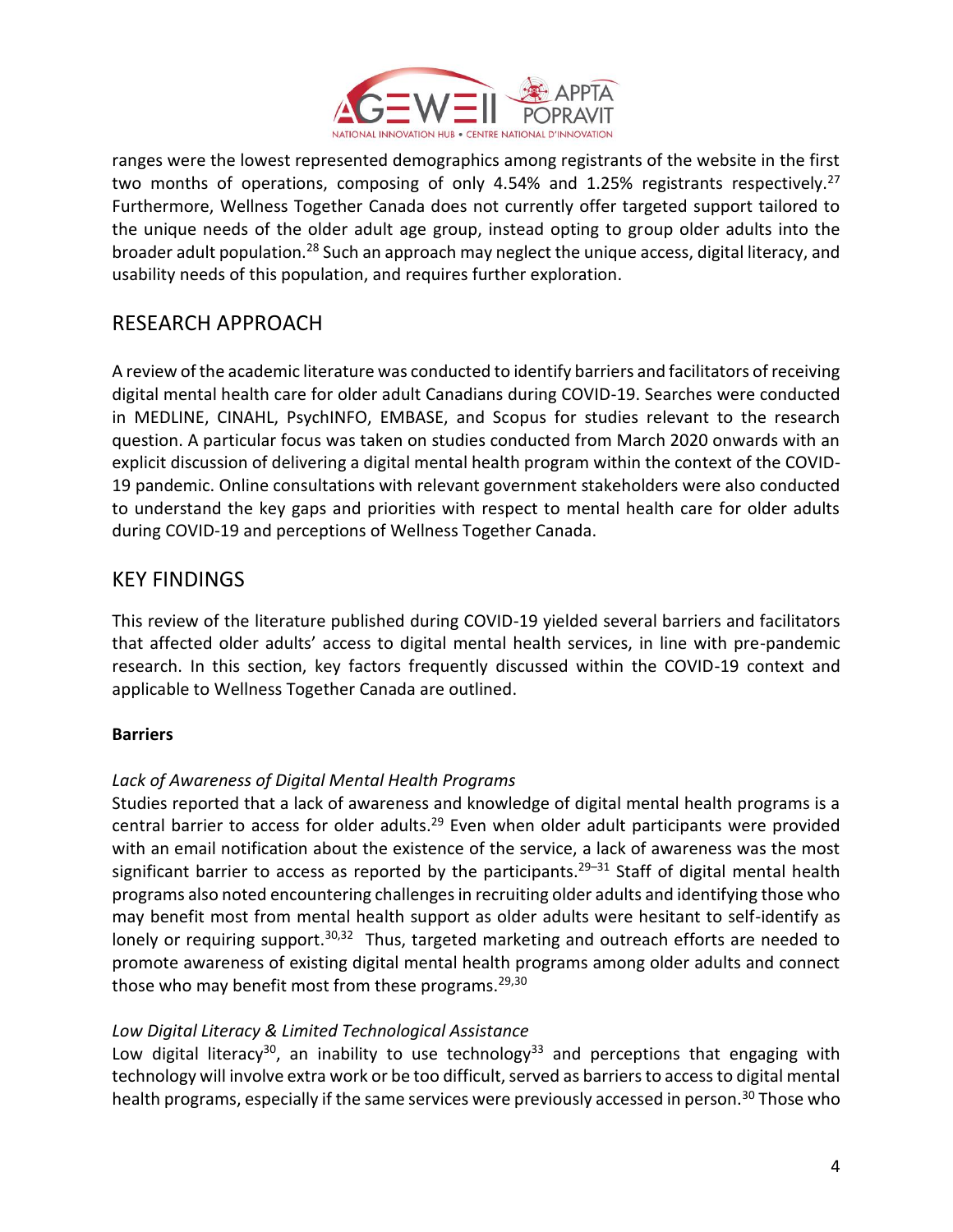

were easily recruited and benefitted from digital mental health programs during COVID-19 often had prior experience using technology and the internet.<sup>[30](https://paperpile.com/c/XWyKiP/6tjb8)</sup>

A lack of support to use digital mental health services was also a significant barrier to access.  $31$ Such support may come from a variety of sources including family, caregivers, and program staff. Indeed, several respondents in a survey conducted in British Columbia reported relying on family, friends, and supportive services to facilitate their learning of technologies for social engagement purposes.<sup>[31](https://paperpile.com/c/XWyKiP/qHMkk)</sup> Importantly, all older adults may not have equal access (e.g., those living alone, socially isolated) to such support and thus this assistance benefits from being integrated within digital mental health programs where possible. $31$ 

### *Insufficient Social Support*

Research documents that a variety of programming for older adults could be shifted to a digital format amidst the pandemic and serve as a substitute for in-person care.<sup>[29](https://paperpile.com/c/XWyKiP/U3q7O)</sup> Despite valuing online programming (e.g., physical exercise, professional lectures), older adults noted that the promotion of social connections was not sufficiently integrated within existing online older adult programming.[29](https://paperpile.com/c/XWyKiP/U3q7O) Similarly, older adults noted that promoting social connection was a central factor motivating their use of digital mental health technologies.<sup>[29,31,34](https://paperpile.com/c/XWyKiP/U3q7O+qHMkk+GozV)</sup> Older adults may also be hesitant to self-identify with mental health concerns and thus a broader perspective on mental health, focusing on social connections, may be a more acceptable approach.<sup>[33](https://paperpile.com/c/XWyKiP/rNKO)</sup>

## **Facilitators**

#### *Partnerships*

Partnering with organizations serving older adults was a frequently cited strategy to promote awareness and access to digital mental health programs during the COVID-19 pandemic.<sup>[31](https://paperpile.com/c/XWyKiP/qHMkk)</sup> Such partnerships can leverage relationships with older adults that already exist thereby facilitating trust in the digital mental health program, and promoting understanding of who may be contacted should they experience challenges.<sup>[30,32](https://paperpile.com/c/XWyKiP/6tjb8+EUQNv)</sup> Conversely, the loss of support from primary care and community organizations as they closed due the pandemic was a barrier to accessing mental health services.[33,34](https://paperpile.com/c/XWyKiP/GozV+rNKO)

Partnering with long-term care staff is critical to promote access to digital mental health services and identification of individuals in care who may benefit; although, with front-line staff overwhelmed due to the COVID-19 response, there may be limited capacity to engage in these partnerships.<sup>[35](https://paperpile.com/c/XWyKiP/qR9XG)</sup> Targeting outreach to recreation administrators within long-term care may be a valuable method to develop partnerships, as their role may make them especially motivated to support digital mental health initiatives.<sup>[35](https://paperpile.com/c/XWyKiP/qR9XG)</sup> Partnerships with digital mental health services may not only allow long term care staff to continue to deliver social programming within the pandemic-altered context but in some cases, can also expand the "community" within these settings (e.g., through the use of social robots) during visitor bans without introducing added risk to the staff or residents.<sup>[36](https://paperpile.com/c/XWyKiP/yM6qi)</sup>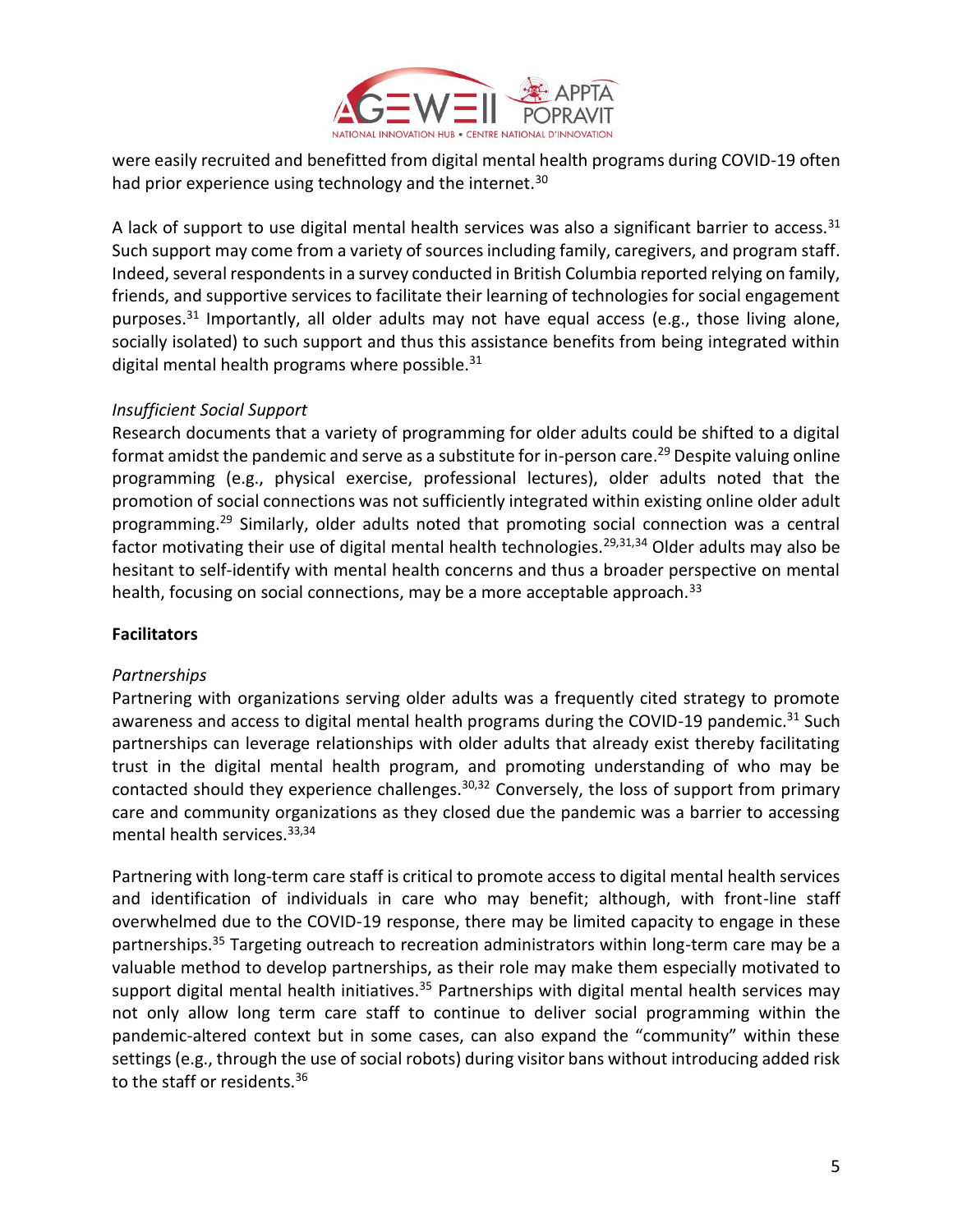

### *Personalized Training & Assistance*

To address low digital literacy, providing training and technical assistance personalized to the older adult's needs and circumstances (including factors introduced as a result of the COVID-19 pandemic) was a valued strategy.<sup>[37](https://paperpile.com/c/XWyKiP/j8hOW)</sup> Barriers older adults may face to access and participate in digital mental health programs include multiple chronic conditions, health complications, as well as accessibility barriers related to vision and dexterity. $30,34$  Where accommodations were provided, studies used strategies such as changing font sizes and screen contrast and providing a stylus or mouse for those unable to use a touchscreen or trackpad<sup>[34](https://paperpile.com/c/XWyKiP/GozV)</sup>, although, such strategies may not be appropriate for all older adults. Accessibility considerations were not only limited to the technology itself but also the approach to training and assisting older adults.<sup>[34](https://paperpile.com/c/XWyKiP/GozV)</sup> This included understanding how to communicate with individuals with audio, visual, and mobility-related impairments and adopting an individualized approach. $34$ 

In some cases, training and assistance are not only needed for the older adult but also for the family and caregiver.<sup>[38](https://paperpile.com/c/XWyKiP/y8iSi)</sup> Training can be delivered in a variety of formats, including through peer-to-peer learning, demonstrations, and paper-based instructions.<sup>[33,39](https://paperpile.com/c/XWyKiP/6cUKA+rNKO)</sup> To be most acceptable, studies highlighted the value of engaging older adults or individuals with experience working with the older adult population in the provision of training and assistance.  $40,41$ 

### *Social Connections*

Several options to promote social connections within digital mental health programs have been raised.

- Online social support: While older adults can benefit from offline support networks, social connectedness facilitated by web-based platforms has been shown to further reduce depression among this population above and beyond the reductions observed from offline strategies.<sup>[42](https://paperpile.com/c/XWyKiP/7SfB1)</sup> These benefits were observed even for low effort engagement with web-based social support (i.e., reading posts on a forum instead of posting).<sup>[42](https://paperpile.com/c/XWyKiP/7SfB1)</sup>
- Telephone contacts/check-ins: Studies suggest that where regular contacts or check-ins are provided (e.g., telephone lines or programs), proactive contacts initiated by the staff or volunteers (contrary to traditional hotline models) can ensure older adults who may not seek help due to memory impairments are not left behind.<sup>[40,43](https://paperpile.com/c/XWyKiP/M2lch+EXeSa)</sup>
- Intergenerational connections: Telephone-based intergenerational experience sharing between youth and older adults have been previously established as a valuable method of social support that can provide benefits to both parties and can be feasible to implement in light of closures of senior activities centres and schools.<sup>[44,45](https://paperpile.com/c/XWyKiP/gpyov+QMzcv)</sup> Additionally, intergenerational connections can also serve to enhance the training and wellbeing of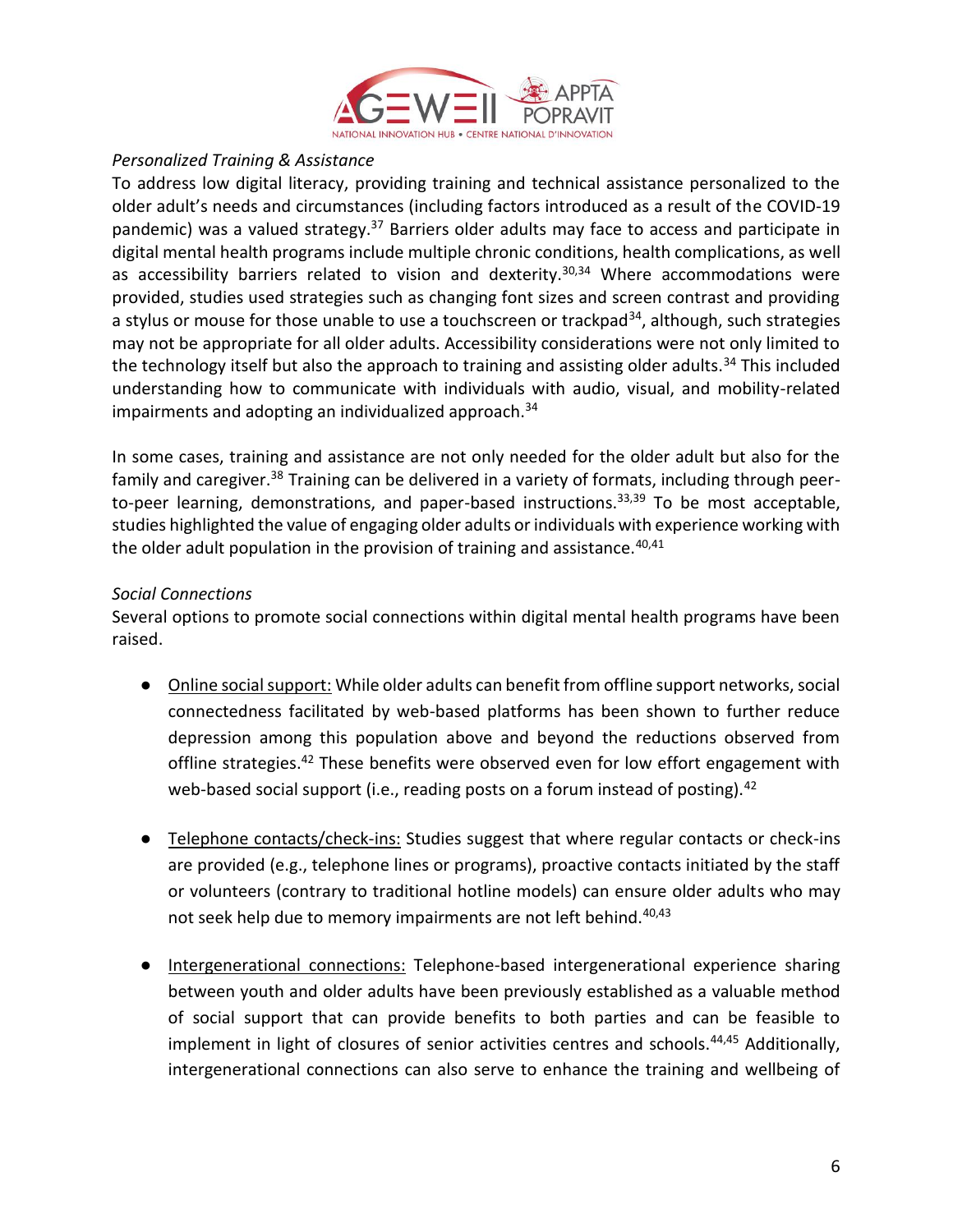

students pursuing studies in health and social service professions (e.g., medicine, nursing, gerontology) whilst providing meaningful social connections for older adults.<sup>[35,46,47](https://paperpile.com/c/XWyKiP/qR9XG+OwAj+ckWJ)</sup>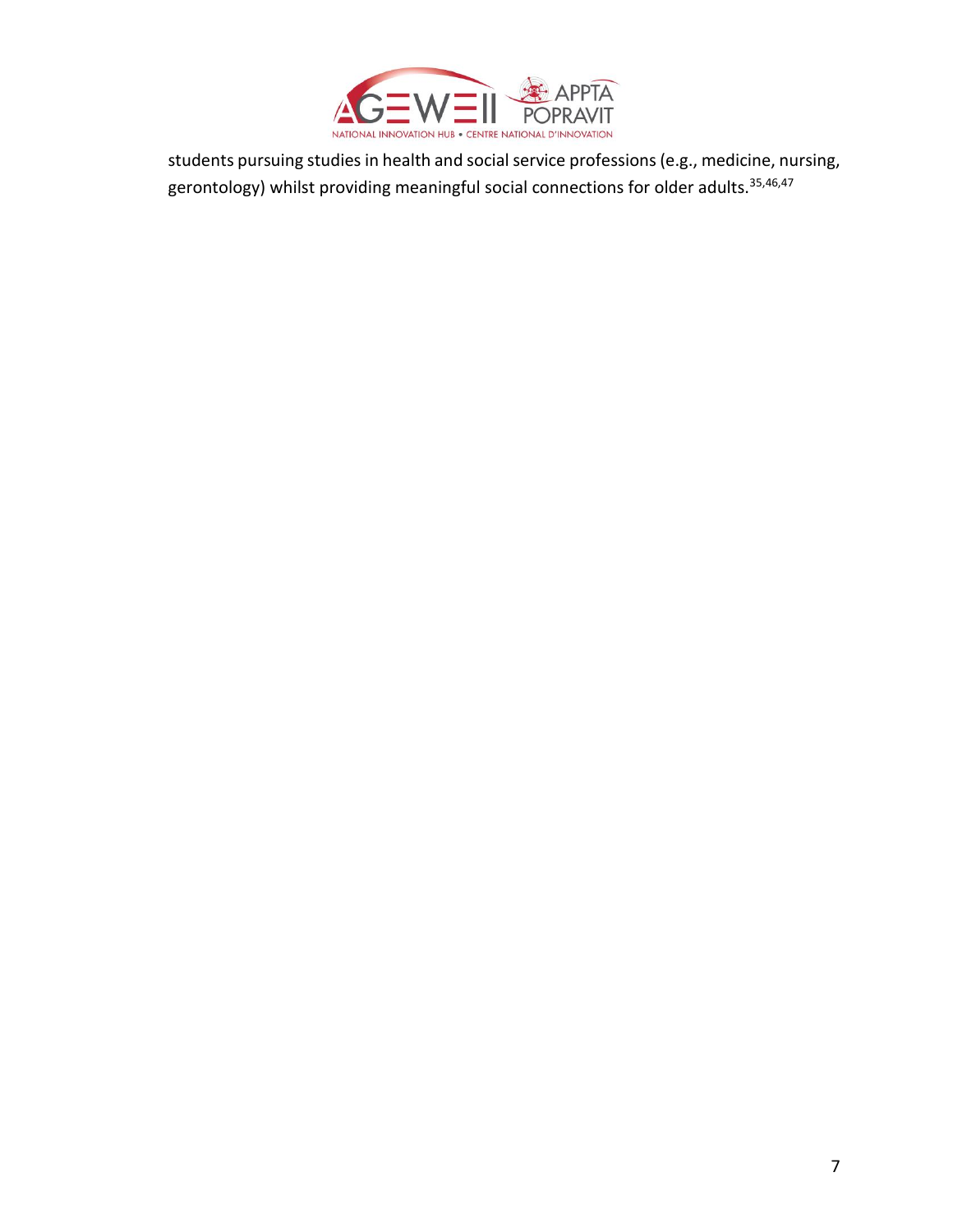

# POLICY RECOMMENDATIONS

### *Recommendation 1: Partner with older adult-serving organizations to promote awareness and trust in digital mental health supports to older adults.*

Cross-sectoral collaborations facilitate efficient use of resources and leverage the strengths of individual partners for digital mental health programs. While Wellness Together Canada leverages collaborations with existing digital mental health resources (Kids Help Phone, Homewood Health), partnering with community organizations with specific programs and expertise in serving older adults may promote the awareness and trust of the platform by this population. $30-32$  $30-32$  Potential partners may include non-profit organizations, faith-based organizations, health care services, and/or long term care settings. To facilitate these partnerships, continued funding of the Wellness Together Canada platform by Health Canada should include dedicated funds to develop a community engagement strategy for the older adult population. Informed by a needs assessment and stakeholder consultations, such a strategy should identify community organizations with existing connections to older adults residing in the community and within institutions across Canada and targeted outreach strategies that may be employed by these organizations to support access to and engagement with Wellness Together Canada.

# *Recommendation 2: Integrate digital training and assistance to promote access and engagement with digital mental health programs.*

Digital mental health services may see the most uptake among those with prior experience with technology or with a high desire to use technology.<sup>[30](https://paperpile.com/c/XWyKiP/6tjb8)</sup> To ensure those who can benefit are able to access and use these programs, digital mental health programs should incorporate personalized training and ongoing technical assistance (ideally on call) to support older adults in overcoming barriers to access including but not limited to digital illiteracy, lack of experience, and fear of using technology.<sup>[37](https://paperpile.com/c/XWyKiP/j8hOW)</sup> Device and program training can be delivered remotely to improve older adults' confidence and competence in engaging in digital mental health programs, and other technology use more broadly.<sup>[33,39](https://paperpile.com/c/XWyKiP/6cUKA+rNKO)</sup>

Individuals providing training for digital mental health programs should include individuals with experience as an older adult or working with the older adult population.[40,41](https://paperpile.com/c/XWyKiP/M2lch+F5rP9) These individuals should be trained in resisting stereotypes and stigma around older adults and the use of digital services.<sup>[39](https://paperpile.com/c/XWyKiP/6cUKA)</sup> When providing technical assistance, digital mental health programs should consider the barriers older adults may face to access and participate in digital mental health programs such as multiple chronic conditions, health complications as well as accessibility barriers related to vision and dexterity.<sup>[30,34](https://paperpile.com/c/XWyKiP/6tjb8+GozV)</sup> Partnerships with community organizations that specialize in technical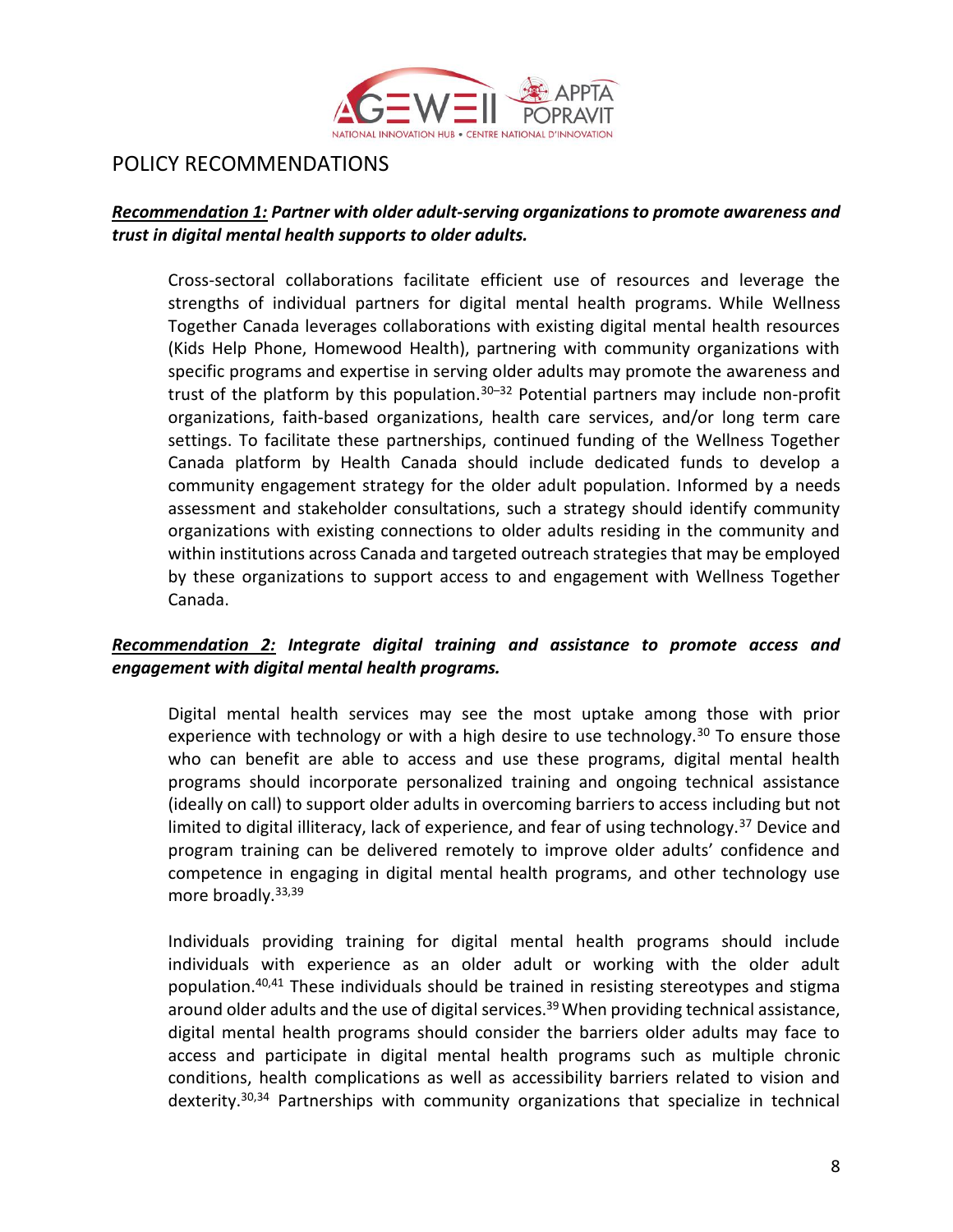

support and remote training (e.g., Seniors DigIT<sup>[48](https://paperpile.com/c/XWyKiP/tCuoM)</sup>, Gluu Society<sup>[49](https://paperpile.com/c/XWyKiP/nH6m)</sup>) for older adults may be a feasible option.<sup>[31](https://paperpile.com/c/XWyKiP/qHMkk)</sup>

## *Recommendation 3: Incorporate social support to enhance the appropriateness of digital mental health programs.*

Older adults are motivated to use digital mental health to strengthen their social connections.[29,31,34](https://paperpile.com/c/XWyKiP/U3q7O+qHMkk+GozV) Integration of social support and connectedness into digital mental health programs such as Wellness Together Canada may enhance their appropriateness for older adults. These social connections should ideally be proactively initiated by the digital mental health program (e.g., telephone check-ins), leverage online social support between older adults in similar circumstances, and/or provide opportunities for the exchange of intergenerational experiences. Should Health Canada continue to expand the Wellness Together Canada platform, social support resources for older adults (in addition to the peer support option) should be added as part of the platform's suite of offerings. Identification of existing remote social support services offered by community organizations may serve as a valuable component of the older adult engagement strategy recommended above to further leverage and increase access to existing community support.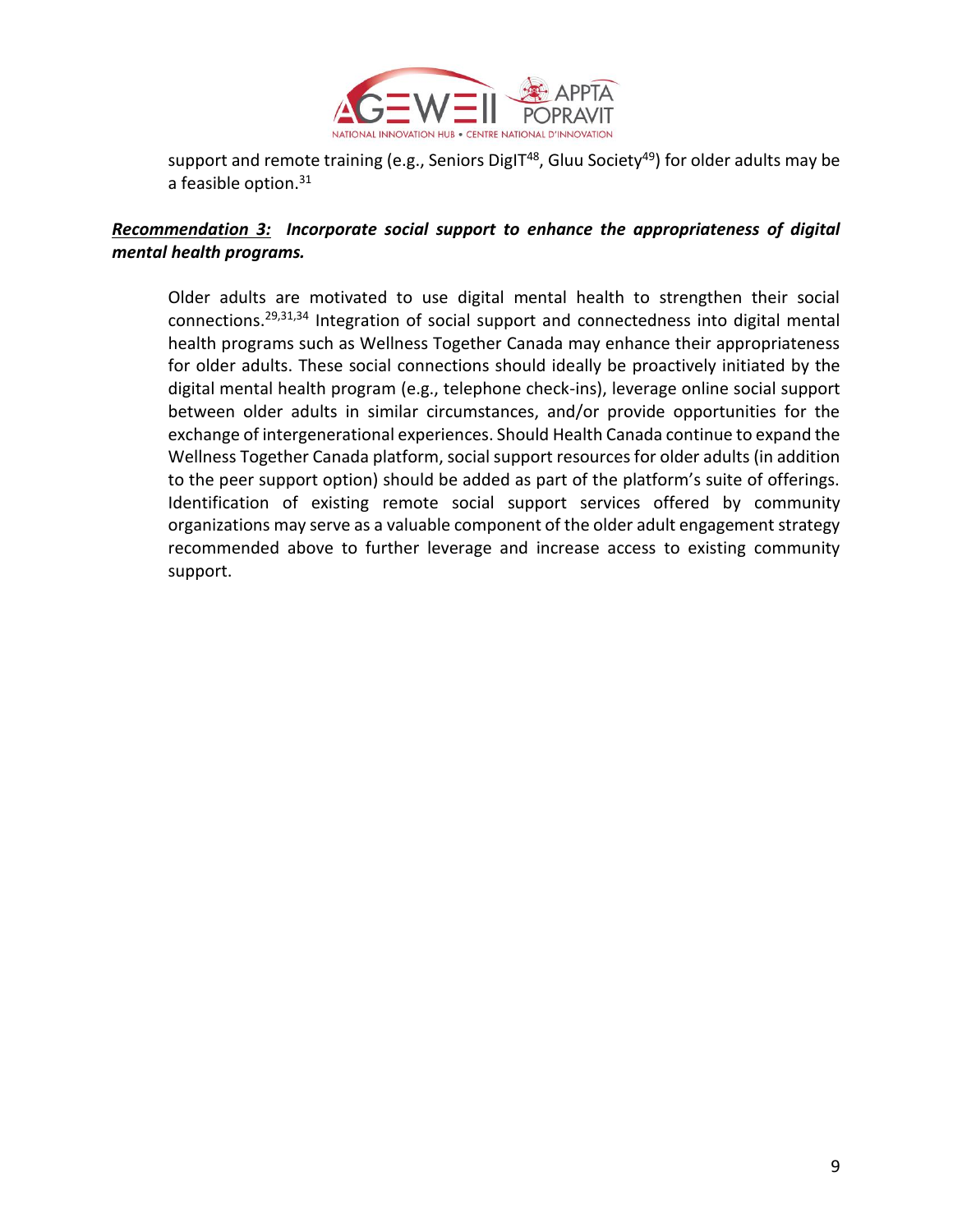

# **REFERENCES**

- 1. [Health Canada. Government of Canada connects Canadians with mental wellness supports](http://paperpile.com/b/XWyKiP/OH4zK)  [during COVID-19 \[Internet\]. Government of Canada. 2020 \[cited 2021 Nov 24\]. Available](http://paperpile.com/b/XWyKiP/OH4zK)  [from:](http://paperpile.com/b/XWyKiP/OH4zK) [https://www.canada.ca/en/health-canada/news/2020/04/government-of-canada](https://www.canada.ca/en/health-canada/news/2020/04/government-of-canada-connects-canadians-with-mental-wellness-supports-during-covid-190.html)[connects-canadians-with-mental-wellness-supports-during-covid-190.html](https://www.canada.ca/en/health-canada/news/2020/04/government-of-canada-connects-canadians-with-mental-wellness-supports-during-covid-190.html)
- 2. [Skorburg JA, Yam J. Is There an App for That?: Ethical Issues in the Digital Mental Health](http://paperpile.com/b/XWyKiP/KsLzM)  [Response to COVID-19. AJOB Neurosci. 2021 May 14;1](http://paperpile.com/b/XWyKiP/KsLzM)–14.
- 3. [Government of Canada, Statistics Canada. Older adults and population aging statistics](http://paperpile.com/b/XWyKiP/F9mqA)  [\[Internet\]. 2019 \[cited 2022 Jan 9\]. Available from:](http://paperpile.com/b/XWyKiP/F9mqA) [https://www.statcan.gc.ca/en/subjects](https://www.statcan.gc.ca/en/subjects-start/older_adults_and_population_aging)[start/older\\_adults\\_and\\_population\\_aging](https://www.statcan.gc.ca/en/subjects-start/older_adults_and_population_aging)
- 4. [Christensen H, Griffiths KM, Evans K. E-mental health in Australia: Implications of the](http://paperpile.com/b/XWyKiP/zWF7Y)  [internet and related technologies for policy \[Internet\]. PsycEXTRA Dataset. 2002. Available](http://paperpile.com/b/XWyKiP/zWF7Y)  [from:](http://paperpile.com/b/XWyKiP/zWF7Y) <http://dx.doi.org/10.1037/e677122010-001>
- 5. [E-mental health \[Internet\]. Mental Health Commission of Canada. 2021 \[cited 2022 Jan 9\].](http://paperpile.com/b/XWyKiP/ZW0PO)  [Available from:](http://paperpile.com/b/XWyKiP/ZW0PO) <https://mentalhealthcommission.ca/what-we-do/e-mental-health/>
- 6. [Levesque J-F, Harris MF, Russell G. Patient-centred access to health care: conceptualising](http://paperpile.com/b/XWyKiP/Id4j5)  [access at the interface of health systems and populations. Int J Equity Health. 2013 Mar](http://paperpile.com/b/XWyKiP/Id4j5)  [11;12:18.](http://paperpile.com/b/XWyKiP/Id4j5)
- 7. [García-Portilla P, de la Fuente Tomás L, Bobes-Bascarán T, Jiménez Treviño L, Zurrón](http://paperpile.com/b/XWyKiP/XQZVo)  [Madera P, Suárez Álvarez M, et al. Are older adults also at higher psychological risk from](http://paperpile.com/b/XWyKiP/XQZVo)  [COVID-19? Aging Ment Health. 2021 Jul;25\(7\):1297](http://paperpile.com/b/XWyKiP/XQZVo)–304.
- 8. [Government of Canada, Statistics Canada. Impact of the COVID-19 pandemic on Canadian](http://paperpile.com/b/XWyKiP/xhj8U)  [seniors \[Internet\]. 2021 \[cited 2021 Nov 24\]. Available from:](http://paperpile.com/b/XWyKiP/xhj8U)  <https://www150.statcan.gc.ca/n1/pub/75-006-x/2021001/article/00008-eng.htm>
- 9. [Montero-Odasso M, Goens SD, Kamkar N, Lam R, Madden K, Molnar F, et al. Canadian](http://paperpile.com/b/XWyKiP/T0ND2)  [Geriatrics Society COVID-19 Recommendations for Older Adults. What Do Older Adults](http://paperpile.com/b/XWyKiP/T0ND2)  [Need To Know? Can Geriatr J. 2020 Mar;23\(1\):149](http://paperpile.com/b/XWyKiP/T0ND2)–51.
- 10. Armitage R, Nellums LB. COVID-19 and [the consequences of isolating the elderly. Lancet](http://paperpile.com/b/XWyKiP/311Ck)  [Public Health. Elsevier BV; 2020 May;5\(5\):e256.](http://paperpile.com/b/XWyKiP/311Ck)
- 11. [Coyle CE, Dugan E. Social isolation, loneliness and health among older adults. J Aging](http://paperpile.com/b/XWyKiP/hNgkq)  [Health. 2012 Dec;24\(8\):1346](http://paperpile.com/b/XWyKiP/hNgkq)–63.
- 12. [Robb CE, de Jager CA, Ahmadi-Abhari S, Giannakopoulou P, Udeh-Momoh C, McKeand J, et](http://paperpile.com/b/XWyKiP/IYfxd)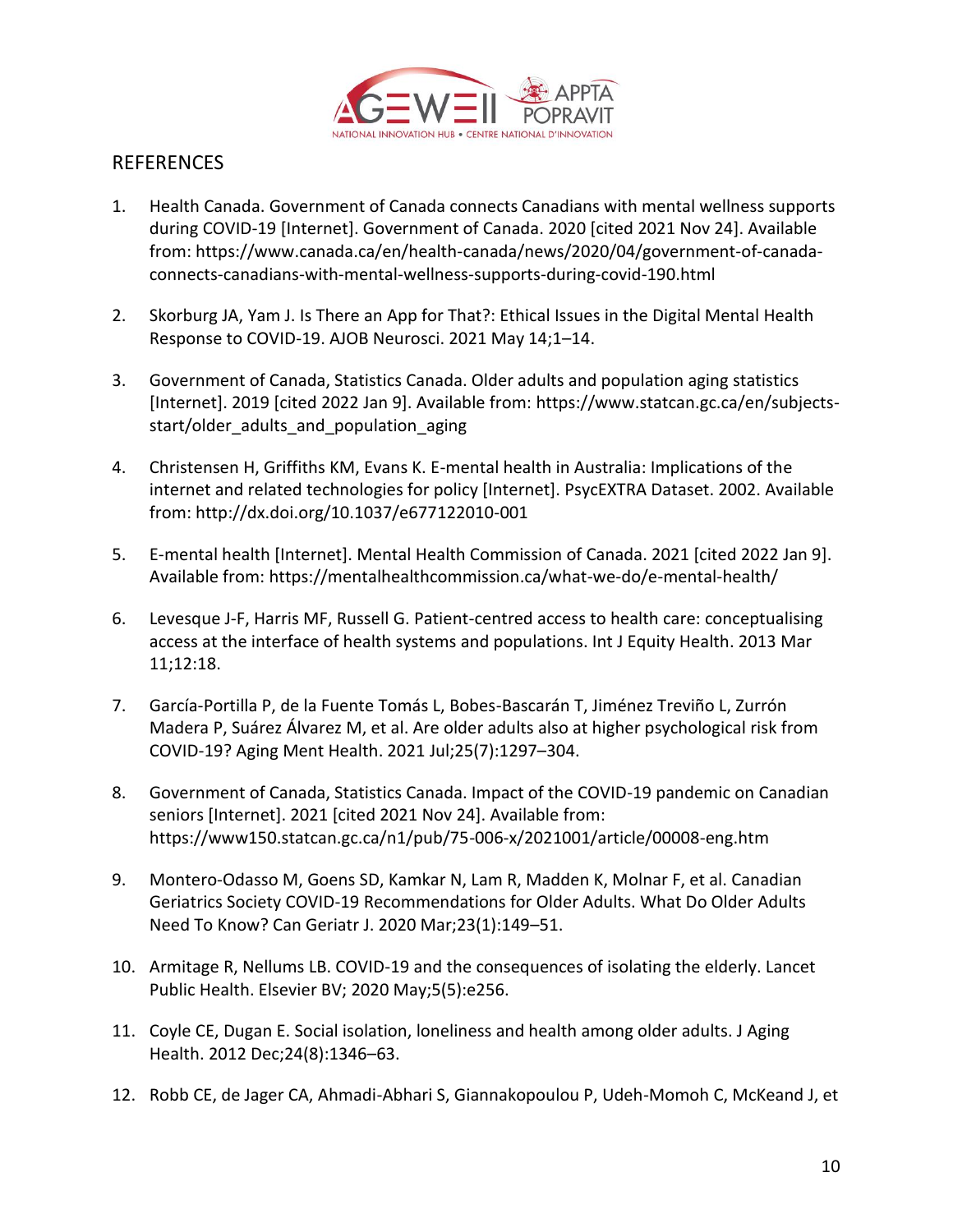

[al. Associations of social isolation with anxiety and depression during the early COVID-19](http://paperpile.com/b/XWyKiP/IYfxd)  [pandemic: A survey of older adults in London, UK. Front Psychiatry. 2020 Sep](http://paperpile.com/b/XWyKiP/IYfxd)  [17;11:591120.](http://paperpile.com/b/XWyKiP/IYfxd)

- 13. [Cosco TD, Fortuna K, Wister A, Riadi I, Wagner K, Sixsmith A. COVID-19, Social Isolation,](http://paperpile.com/b/XWyKiP/oX1hO)  [and Mental Health Among Older Adults: A Digital Catch-22. J Med Internet Res. 2021 May](http://paperpile.com/b/XWyKiP/oX1hO)  [6;23\(5\):e21864.](http://paperpile.com/b/XWyKiP/oX1hO)
- 14. [Torous J, Jän Myrick K, Rauseo-Ricupero N, Firth J. Digital Mental Health and COVID-19:](http://paperpile.com/b/XWyKiP/SGy9K)  [Using Technology Today to Accelerate the Curve on Access and Quality Tomorrow. JMIR](http://paperpile.com/b/XWyKiP/SGy9K)  [Ment Health. 2020 Mar 26;7\(3\):e18848.](http://paperpile.com/b/XWyKiP/SGy9K)
- 15. [Zimonja B. AGE-WELL \[Internet\]. \[cited 2021 Nov 24\]. Available from:](http://paperpile.com/b/XWyKiP/4mZko) [https://agewell](https://agewell-nce.ca/archives/10884)[nce.ca/archives/10884](https://agewell-nce.ca/archives/10884)
- 16. Greer B, Robotham D, Simblett [S, Curtis H, Griffiths H, Wykes T. Digital Exclusion Among](http://paperpile.com/b/XWyKiP/GmcBI)  [Mental Health Service Users: Qualitative Investigation. J Med Internet Res. 2019 Jan](http://paperpile.com/b/XWyKiP/GmcBI)  [9;21\(1\):e11696.](http://paperpile.com/b/XWyKiP/GmcBI)
- 17. [Good A, Stokes S, Jerrams-Smith J. Elderly, novice users and health information web sites:](http://paperpile.com/b/XWyKiP/u6Oa1)  [issues of accessibility and usability. J Healthc Inf Manag. 2007 Summer;21\(3\):72](http://paperpile.com/b/XWyKiP/u6Oa1)–9.
- 18. [Namazi KH, McClintic M. COMPUTER USE AMONG ELDERLY PERSONS IN LONG-TERM CARE](http://paperpile.com/b/XWyKiP/2d0k1)  [FACILITIES. Educ Gerontol. 2003 Jun 1;29\(6\):535](http://paperpile.com/b/XWyKiP/2d0k1)–50.
- 19. [Fortuna KL, Lohman MC, Gill LE, Bruce ML, Bartels SJ. Adapting a Psychosocial Intervention](http://paperpile.com/b/XWyKiP/zFSLg)  [for Smartphone Delivery to Middle-Aged and Older Adults with Serious Mental Illness. Am](http://paperpile.com/b/XWyKiP/zFSLg)  [J Geriatr Psychiatry. 2017 Aug;25\(8\):819](http://paperpile.com/b/XWyKiP/zFSLg)–28.
- 20. [Fortuna KL, DiMilia PR, Lohman MC, Bruce ML, Zubritsky CD, Halaby MR, et al. Feasibility,](http://paperpile.com/b/XWyKiP/p1Dz8)  [Acceptability, and Preliminary Effectiveness of a Peer-Delivered and Technology Supported](http://paperpile.com/b/XWyKiP/p1Dz8)  [Self-Management Intervention for Older Adults with Serious Mental Illness. Psychiatr Q.](http://paperpile.com/b/XWyKiP/p1Dz8)  [2018 Jun;89\(2\):293](http://paperpile.com/b/XWyKiP/p1Dz8)–305.
- 21. [Fortuna KL, Torous J, Depp CA, Jimenez DE, Areán PA, Walker R, et al. A Future Research](http://paperpile.com/b/XWyKiP/cHvsJ)  [Agenda for Digital Geriatric Mental Healthcare \[Internet\]. Vol. 27, The American Journal of](http://paperpile.com/b/XWyKiP/cHvsJ)  [Geriatric Psychiatry. 2019. p. 1277](http://paperpile.com/b/XWyKiP/cHvsJ)–85. Available from: <http://dx.doi.org/10.1016/j.jagp.2019.05.013>
- 22. [Ivan L, Fernández-Ardèvol M. Older people and the use of ICTs to communicate with](http://paperpile.com/b/XWyKiP/xHx3c)  [children and grandchildren. Transnational Social Review. 2017 Jan 2;7\(1\):41](http://paperpile.com/b/XWyKiP/xHx3c)–55.
- 23. [Gratzer D, Torous J, Lam RW, Patten SB, Kutcher S, Chan S, et al. Our Digital Moment:](http://paperpile.com/b/XWyKiP/qd14m)  [Innovations and Opportunities in Digital Mental Health Care. Can J Psychiatry. 2021](http://paperpile.com/b/XWyKiP/qd14m)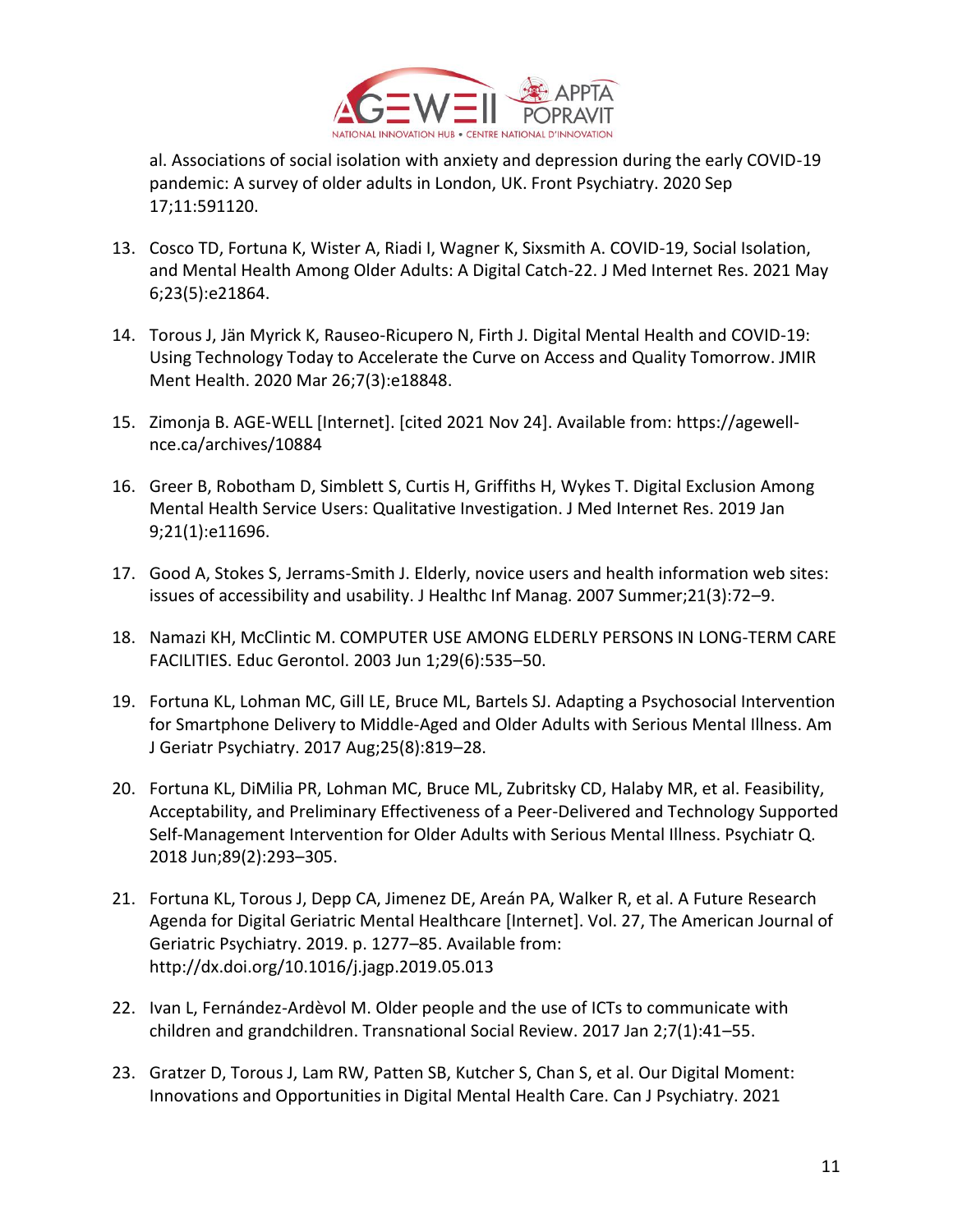

[Jan;66\(1\):5](http://paperpile.com/b/XWyKiP/qd14m)–8.

- 24. [Seifert A, Cotten SR, Xie B. A Double Burden of Exclusion? Digital and Social Exclusion of](http://paperpile.com/b/XWyKiP/qPMuf)  [Older Adults in Times of COVID-19. J Gerontol B Psychol Sci Soc Sci. 2021 Feb](http://paperpile.com/b/XWyKiP/qPMuf)  [17;76\(3\):e99](http://paperpile.com/b/XWyKiP/qPMuf)–103.
- 25. [Prime Minister announces virtual care and mental health tools for Canadians \[Internet\].](http://paperpile.com/b/XWyKiP/hfkIq)  [Prime Minister of Canada. 2020 \[cited 2022 Jan 9\]. Available from:](http://paperpile.com/b/XWyKiP/hfkIq)  [https://pm.gc.ca/en/news/news-releases/2020/05/03/prime-minister-announces-virtual](https://pm.gc.ca/en/news/news-releases/2020/05/03/prime-minister-announces-virtual-care-and-mental-health-tools)[care-and-mental-health-tools](https://pm.gc.ca/en/news/news-releases/2020/05/03/prime-minister-announces-virtual-care-and-mental-health-tools)
- 26. [Health Canada. Government of Canada improves digital access to mental health and](http://paperpile.com/b/XWyKiP/8qGW)  [substance use resources during the COVID-19 pandemic \[Internet\]. Government of](http://paperpile.com/b/XWyKiP/8qGW)  [Canada. 2022 \[cited 2022 Feb 4\]. Available from:](http://paperpile.com/b/XWyKiP/8qGW) [https://www.canada.ca/en/health](https://www.canada.ca/en/health-canada/news/2022/01/government-of-canada-improves-digital-access-to-mental-health-and-substance-use-resources-during-the-covid-19-pandemic.html)[canada/news/2022/01/government-of-canada-improves-digital-access-to-mental-health](https://www.canada.ca/en/health-canada/news/2022/01/government-of-canada-improves-digital-access-to-mental-health-and-substance-use-resources-during-the-covid-19-pandemic.html)[and-substance-use-resources-during-the-covid-19-pandemic.html](https://www.canada.ca/en/health-canada/news/2022/01/government-of-canada-improves-digital-access-to-mental-health-and-substance-use-resources-during-the-covid-19-pandemic.html)
- 27. [\[No title\] \[Internet\]. \[cited 2022 May 15\]. Available from:](http://paperpile.com/b/XWyKiP/bCS8)  [https://sencanada.ca/content/sen/committee/431/SOCI/Briefs/Follow](https://sencanada.ca/content/sen/committee/431/SOCI/Briefs/Follow-up_HealthCanada_e.pdf)[up\\_HealthCanada\\_e.pdf](https://sencanada.ca/content/sen/committee/431/SOCI/Briefs/Follow-up_HealthCanada_e.pdf)
- 28. [Wellness Together Canada \[Internet\]. \[cited 2022 Jan 9\]. Available from:](http://paperpile.com/b/XWyKiP/01jge)  [https://wellnesstogether.ca](https://wellnesstogether.ca/)
- 29. [Cohen-Mansfield J, Muff A, Meschiany G, Lev-Ari S. Adequacy of Web-Based Activities as a](http://paperpile.com/b/XWyKiP/U3q7O)  [Substitute for In-Person Activities for Older Persons During the COVID-19 Pandemic:](http://paperpile.com/b/XWyKiP/U3q7O)  [Survey Study. J Med Internet Res. 2021 Jan 22;23\(1\):e25848.](http://paperpile.com/b/XWyKiP/U3q7O)
- 30. Jiménez FN, Brazier JF, [Davoodi NM, Florence LC, Thomas KS, Gadbois EA. A Technology](http://paperpile.com/b/XWyKiP/6tjb8)  [Training Program to Alleviate Social Isolation and Loneliness Among Homebound Older](http://paperpile.com/b/XWyKiP/6tjb8)  [Adults: A Community Case Study. Front Public Health. 2021 Nov 18;9:750609.](http://paperpile.com/b/XWyKiP/6tjb8)
- 31. [Haase KR, Cosco T, Kervin L, Riadi I, O'Connell ME. Older Adults' Experiences With Using](http://paperpile.com/b/XWyKiP/qHMkk)  [Technology for Socialization During the COVID-19 Pandemic: Cross-sectional Survey Study.](http://paperpile.com/b/XWyKiP/qHMkk)  [JMIR Aging. 2021 Apr 23;4\(2\):e28010.](http://paperpile.com/b/XWyKiP/qHMkk)
- 32. [Shapira S, Yeshua-Katz D, Goren G, Aharonson-Daniel L, Clarfield AM, Sarid O. Evaluation](http://paperpile.com/b/XWyKiP/EUQNv)  [of a Short-Term Digital Group Intervention to Relieve Mental Distress and Promote Well-](http://paperpile.com/b/XWyKiP/EUQNv)Being Among Community-Dwelling Older [Individuals During the COVID-19 Outbreak: A](http://paperpile.com/b/XWyKiP/EUQNv)  [Study Protocol. Front Public Health. 2021 Apr 9;9:577079.](http://paperpile.com/b/XWyKiP/EUQNv)
- 33. [Bhome R, Huntley J, Dalton-Locke C, San Juan NV, Oram S, Foye U, et al. Impact of the](http://paperpile.com/b/XWyKiP/rNKO)  COVID-19 [pandemic on older adults mental health services: A mixed methods study. Int J](http://paperpile.com/b/XWyKiP/rNKO)  [Geriatr Psychiatry. 2021 Nov;36\(11\):1748](http://paperpile.com/b/XWyKiP/rNKO)–58.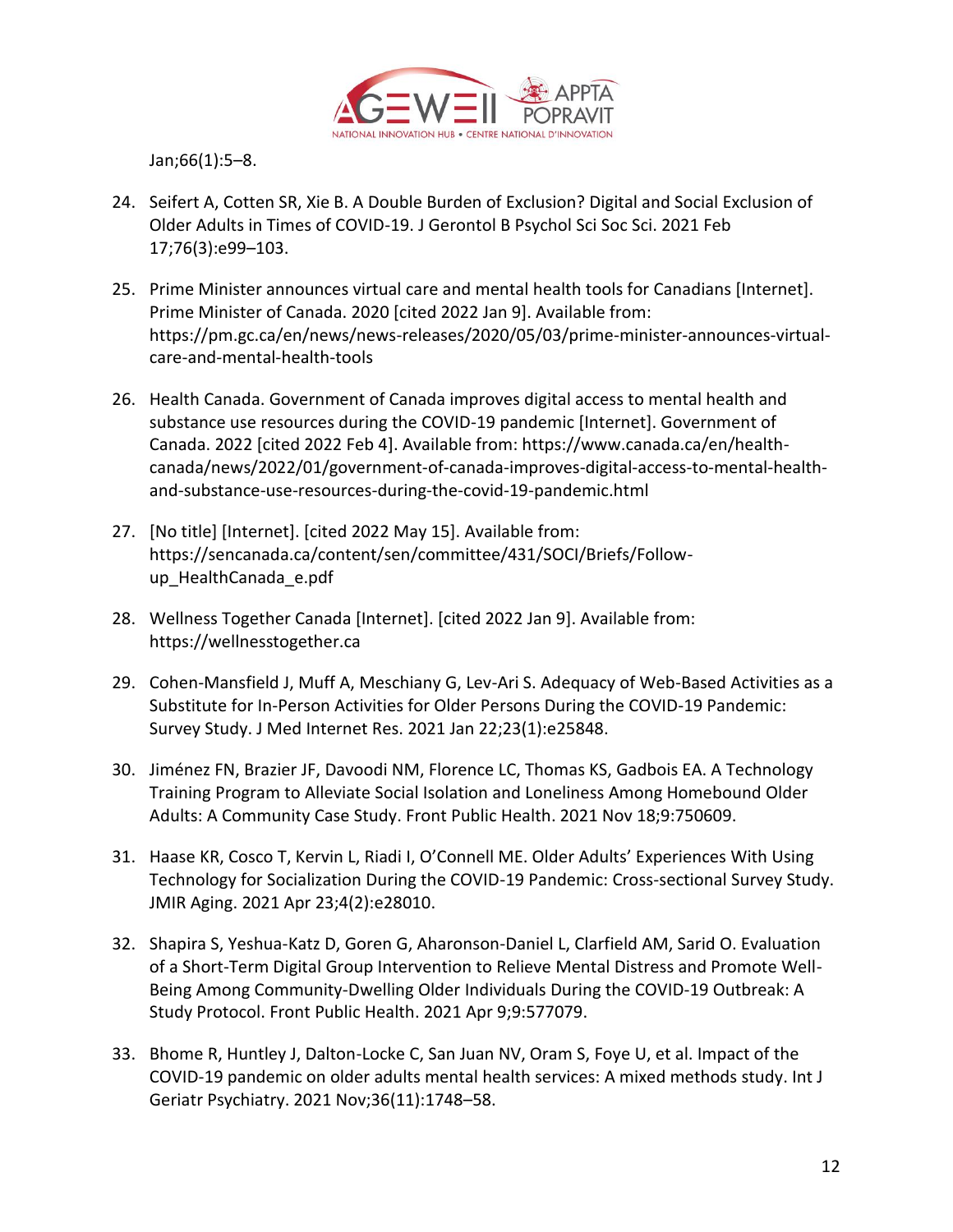

- 34. [Sanchez-Villagomez P, Zurlini C, Wimmer M, Roberts L, Trieu B, McGrath B,](http://paperpile.com/b/XWyKiP/GozV) et al. Shift to [Virtual Self-Management Programs During COVID-19: Ensuring Access and Efficacy for](http://paperpile.com/b/XWyKiP/GozV)  [Older Adults. Front Public Health. 2021 May 31;9:663875.](http://paperpile.com/b/XWyKiP/GozV)
- 35. [van Dyck LI, Wilkins KM, Ouellet J, Ouellet GM, Conroy ML. Combating Heightened Social](http://paperpile.com/b/XWyKiP/qR9XG)  [Isolation of Nursing Home Elders: The Telephone Outreach in the COVID-19 Outbreak](http://paperpile.com/b/XWyKiP/qR9XG)  [Program. Am J Geriatr Psychiatry. 2020 Sep;28\(9\):989](http://paperpile.com/b/XWyKiP/qR9XG)–92.
- 36. [Follmann A, Schollemann F, Arnolds A, Weismann P, Laurentius T, Rossaint R, et al.](http://paperpile.com/b/XWyKiP/yM6qi)  [Reducing Loneliness in Stationary Geriatric Care with Robots and Virtual Encounters-A](http://paperpile.com/b/XWyKiP/yM6qi)  [Contribution to the COVID-19 Pandemic. Int J Environ Res Public Health \[Internet\]. 2021](http://paperpile.com/b/XWyKiP/yM6qi)  [May 1;18\(9\). Available from:](http://paperpile.com/b/XWyKiP/yM6qi) <http://dx.doi.org/10.3390/ijerph18094846>
- 37. [Conroy KM, Krishnan S, Mittelstaedt S, Patel SS. Technological advancements to address](http://paperpile.com/b/XWyKiP/j8hOW)  [elderly loneliness: Practical considerations and community resilience implications for](http://paperpile.com/b/XWyKiP/j8hOW)  [COVID-19 pandemic. Work Older People. 2020 Sep 8;24\(4\):257](http://paperpile.com/b/XWyKiP/j8hOW)–64.
- 38. [Isabet B, Pino M, Lewis M, Benveniste S, Rigaud A-S. Social Telepresence Robots: A](http://paperpile.com/b/XWyKiP/y8iSi)  [Narrative Review of Experiments Involving Older Adults before and during the COVID-19](http://paperpile.com/b/XWyKiP/y8iSi)  Pandemic. Int J Environ Res Public [Health \[Internet\]. 2021 Mar 30;18\(7\). Available from:](http://paperpile.com/b/XWyKiP/y8iSi)  <http://dx.doi.org/10.3390/ijerph18073597>
- 39. [McCabe L, Dawson A, Douglas E, Barry N. Using Technology the Right Way to Support](http://paperpile.com/b/XWyKiP/6cUKA)  [Social Connectedness for Older People in the Era of COVID-19. Int J Environ Res Public](http://paperpile.com/b/XWyKiP/6cUKA)  [Health \[Internet\]. 2021 Aug 18;18\(16\). Available from:](http://paperpile.com/b/XWyKiP/6cUKA)  <http://dx.doi.org/10.3390/ijerph18168725>
- 40. [Bar-Tur L, Inbal-Jacobson M, Brik-Deshen S, Zilbershlag Y, Pearl Naim S, Brick Y. Telephone-](http://paperpile.com/b/XWyKiP/M2lch)[Based Emotional Support for Older Adults during the COVID-19 Pandemic. J Aging Soc](http://paperpile.com/b/XWyKiP/M2lch)  [Policy. 2021 Jul;33\(4-5\):522](http://paperpile.com/b/XWyKiP/M2lch)–38.
- 41. [Fearn M, Harper R, Major G, Bhar S, Bryant C, Dow B, et al. Befriending Older Adults in](http://paperpile.com/b/XWyKiP/F5rP9)  [Nursing Homes: Volunteer Perceptions of Switching to Remote Befriending in the COVID-](http://paperpile.com/b/XWyKiP/F5rP9)[19 Era. Clin Gerontol. 2021 Jul;44\(4\):430](http://paperpile.com/b/XWyKiP/F5rP9)–8.
- 42. [Hwang J, Toma CL, Chen J, Shah DV, Gustafson D, Mares M-L. Effects of Web-Based Social](http://paperpile.com/b/XWyKiP/7SfB1)  [Connectedness on Older Adults' Depressive Symptoms: A Two](http://paperpile.com/b/XWyKiP/7SfB1)-Wave Cross-Lagged Panel [Study \[Internet\]. Vol. 23, Journal of Medical Internet Research. 2021. p. e21275. Available](http://paperpile.com/b/XWyKiP/7SfB1)  [from:](http://paperpile.com/b/XWyKiP/7SfB1) <http://dx.doi.org/10.2196/21275>
- 43. [Gorenko JA, Moran C, Flynn M, Dobson K, Konnert C. Social Isolation and Psychological](http://paperpile.com/b/XWyKiP/EXeSa)  [Distress Among Older Adults Related to COVID-19: A Narrative Review of Remotely-](http://paperpile.com/b/XWyKiP/EXeSa)[Delivered Interventions and Recommendations. J Appl Gerontol. 2021 Jan;40\(1\):3](http://paperpile.com/b/XWyKiP/EXeSa)–13.